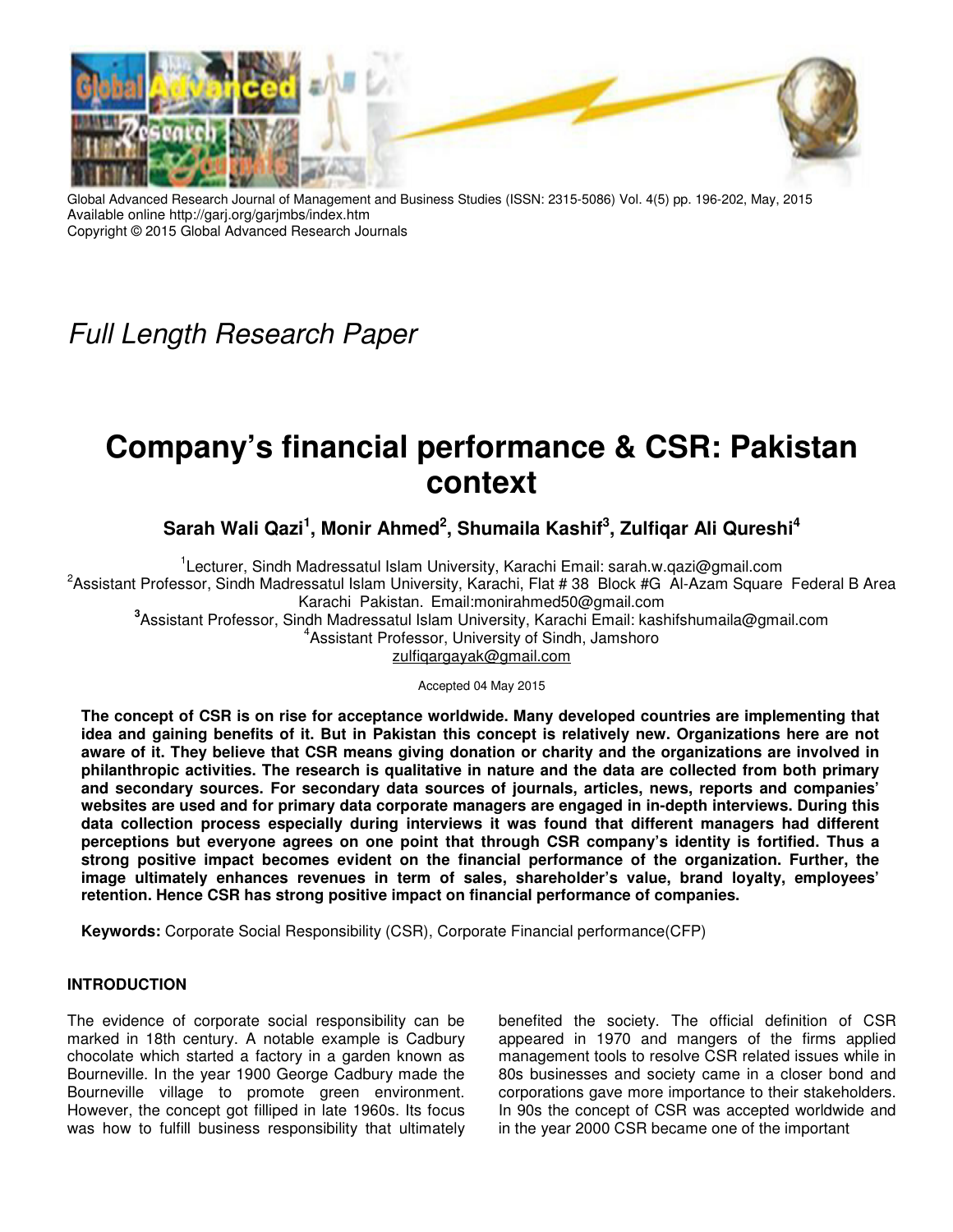strategic issues for the corporations.

Corporate social responsibility (CSR) is a duty of organization to act in a sensible way. It means allowing part of earnings of the organization to the betterment of the society. Another mode of defining CSR is getting success in a legal manner and giving respect to workers in the organization. This way CSR can be defined as the way of achieving commercial success by means of establishing ethical values and respecting and caring the people at work, in the communities and the surrounding environment. The field of CSR is emerging from the last decade. Companies which integrate (CSR) practices in their operations find easy distribution of their products compare to other companies. The customers usually go on the name of the company and buy the brands. Companies which look after the interest of the needy get good image in the society, and that is sold in the market. Such companies attract the investors and thus easily collect funds compare to other companies.

#### **Initiatives of Corporate Social Responsibility**

Kotler classifies six types of corporate social initiatives. They are as follows:

#### **Cause Promotion**

In this initiative corporation contributes its fund in order to promote awareness about social issues.

#### **Community Volunteering**

In community volunteering corporation allow their employees to volunteer their time for the betterment of the society.

#### **Socially Responsible business Practice**

Corporation adopts such discretionary business practices which will improve the environment and also make investment to support the welfare of the people of the society.

# **Cause Related Marketing**

In this type of promotion organization promises to contribute or fixes a percentage of revenue for the welfare of the society based on product sale.

#### **Corporate Social Marketing**

Corporate social marketing is a type of imitative that requires organization support for the improvement and behavioral change of the people.

#### **Corporate Philanthropy**

This is the most basic type of initiative taken by organization for the well-being of the inhabitants of the society. Corporation makes direct donation to Trusts or NGOs.

#### **Impact of Social Performance on Financial Performance**

An enlightened view that CSR can significantly impact the financial performance of a corporation has been depicted as **'enlightened shareholder approach'** according to which the corporate decision maker should give importance to environmental and social issues with a view to getting maximum financial return in the long run. (Brine et. Al, 2007**)** On the other, there lacks data that proves it is actually practiced. **(**Smith,1996).

# **Research Problem**

"Do Corporate Social Responsibility business practices influence the financial performance of the organizations operating in Pakistan?"

#### **Objectives**

To explore the nature and the direction of the relationship between the financial performance and the social performance of the organizations operating in Pakistan.

To compare the impact of financial performances before and after the implementation of CSR in organizations in Pakistan.

# **Justification**

This research report will be useful for those mangers of organizations who do not know the correct implication of CSR and how CSR activities have а good impact on their company financial position in the long run.

# **Limitation**

• Limited to Giant Organization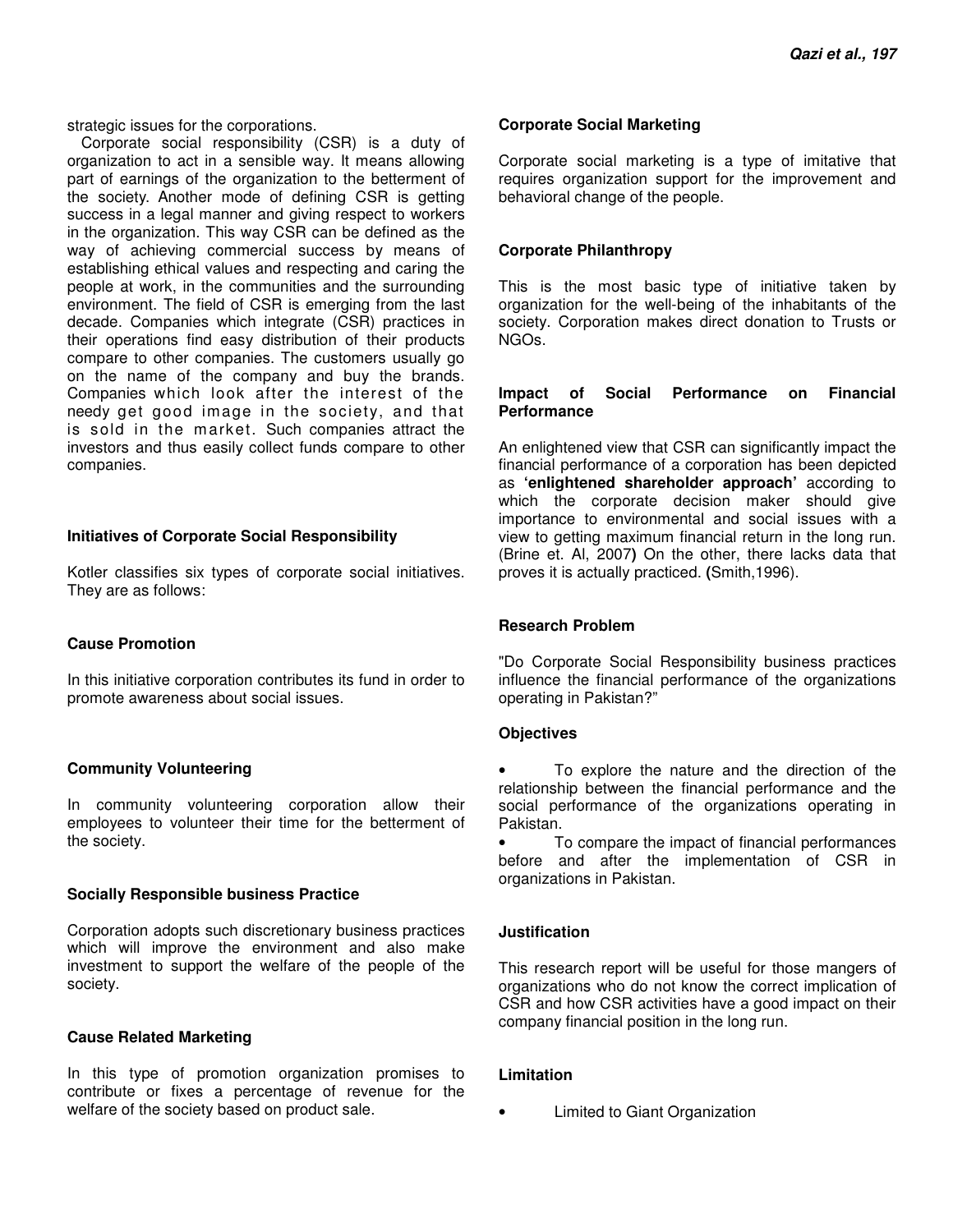# **Theoretical Framework**



• Time Constraints

# **Scope**

In Karachi both national and multi-national firms are in operation. By reading their sustainability reports and taking their managers interviews one can find out their current and future plans in the field of CSR.

# **Assumption**

It is assumed that the data collected from a few organizations of Karachi represents the whole companies operating in Karachi.

#### **Literature review**

In the opinion of Packard (1939) most of the people believe wrongly that the only objective of the company is to make money. Although this perception is not wholly wrong one should go into depth and other aspects of the objectives.

# **Global practices of CSR**

# **United Kingdom**

UK has a significant role in the field of CSR and it has been recorded that CSR activities are very much and well practiced in United Kingdom (UK) for many years now.

#### **The Role of UK Governments since the 1970s**

It has been observed that governments of UK had been engaged in different roles of CSR practices. Moon (2004) observes that the governments of Blair (Labour 1997 - 2007) and Thatcher (Conservative, 1979 - 1991) played different roles in the field. They helped smoothen CSR practices in the UK. Between the periods of Thatcher in 1980s, UK faced numerous economic and social problems like high inflation, un-employment, high interest rates as well as inner city riots. The governments thought that there had been no choice but to hand over the task of finding best possible solutions to the business community by supporting and appreciating them to be CSR aware

# **United States**

CSR in U.S. has been taken as love for humanity in the sense of caring. In the widen perspective CSR is considered as corporate citizenship which shows the situation and position of the company under the society and how the organization deals with interest groups, government and other firms (Wad dock2006),( Logsdon2002),( Wood2005).

#### **Financial Analysts and Institutional Investors**

In US the importance of CSR reporting has been rising since past decade but it has been growing rapidly for the last few years. In US the culture of issuing CSR report is rising day by day and many US companies are now issuing their CSR report. General Electric (2005**)** and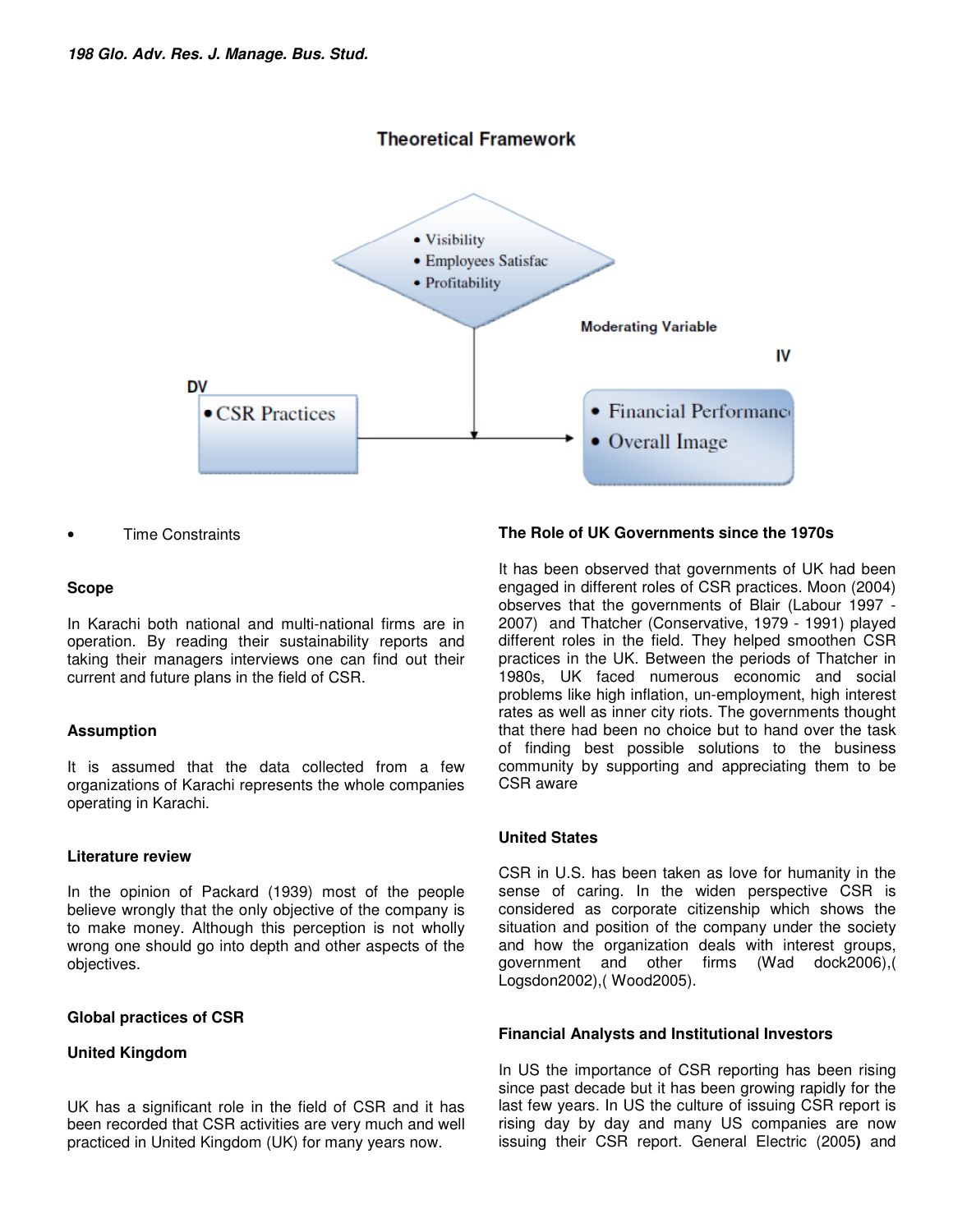| Categories                    | <b>PSO</b>           | <b>SHELL</b>                        | <b>ENGRO</b>                              | <b>UNILEVER</b>                          |
|-------------------------------|----------------------|-------------------------------------|-------------------------------------------|------------------------------------------|
| <b>Department of CSR</b>      | No, CSR              | No, Department                      | Yes, Separate                             | Yes, Separate                            |
|                               | Department there is  | name is social                      | Organization                              | Department                               |
|                               | a CSR committee      | investment and                      |                                           |                                          |
|                               |                      | communication                       |                                           |                                          |
| <b>Motive Behind CSR</b>      | To pay back to the   | To sustain the                      | To create                                 | Create sustainability                    |
|                               | society              | business in long                    | sustainability for                        | which based on three                     |
|                               |                      | run                                 | business and give                         | factors improve health,                  |
|                               |                      |                                     | opportunity to people                     | reduce environmental                     |
|                               |                      |                                     | of remote areas                           | impact ad improve                        |
| <b>Company Internal</b>       | Safe and healthy     | Yes we provide                      | Yes, Engro gives safe                     | living standard<br>Safe and secure       |
| <b>Environment</b>            | environment          | safe and hygienic                   | and clean                                 | environment                              |
|                               |                      | environment                         | environment both in                       |                                          |
|                               |                      |                                     | office and plant side                     |                                          |
| <b>Employee Retention</b>     | Yes, it might be to  | No, it motivated                    | No, I don't think so                      | Employees can be                         |
|                               | some extent          | employees but it                    |                                           | retained to some                         |
|                               |                      | can't retain                        |                                           | extent                                   |
|                               |                      | employees                           |                                           |                                          |
| <b>Follow Global Standard</b> | No follow any        | Yes, follow proper                  | Yes, we follow GRI                        | Don't follow but we                      |
|                               | standard make their  | global guidelines                   | guidelines                                | take guidance from                       |
|                               | own policies         |                                     |                                           | global standard and<br>benchmark company |
|                               |                      |                                     |                                           | which is best in CSR                     |
| <b>Pressure from</b>          | Yes, government      | Yes, pressure                       | Yes, some local                           | Yes, when implement                      |
| <b>Government &amp; Local</b> | influence in some    | come from local                     | groups creates                            | the projects in rural                    |
| interest Group                | projects and         | groups and status                   | problem in                                | areas pressure coming                    |
|                               | definitely obstacle  | quo                                 | implementation of                         | through community                        |
|                               | come from            |                                     | CSR projects                              | and small groups                         |
|                               | community itself     |                                     |                                           |                                          |
| Impact on financial           | No, I don't think it | Yes, to some                        | Yes , if you do                           | Yes, I think it impact                   |
| performance                   | impact on our FP     | extent it impact FP                 | strategic CSR it                          | FP in sense through                      |
|                               |                      | because through                     | directly impact your                      | CSR our market value                     |
|                               |                      | CSR employees                       | FP as ENGRO did it                        | improve and also our                     |
|                               |                      | are motivated and<br>operations are |                                           | employees are<br>motivated               |
|                               |                      | efficient                           |                                           |                                          |
| <b>Strengthen Company</b>     | Yes, fortify company | Yes it does                         | Yes, it definitely                        | Yes, it braces                           |
| Identity                      | identity             | improve company                     | strengthen company                        | company identity in a                    |
|                               |                      | identity in positive                | identity depend on if                     | positive sense.                          |
|                               |                      | way                                 | your external                             |                                          |
|                               |                      |                                     | communication is                          |                                          |
|                               |                      |                                     | good                                      |                                          |
| <b>Follow competitor</b>      | No, we don't follow  | No we don't follow                  | Yes if those practices                    | No we don't follow                       |
| <b>Practices</b>              | competitor practices |                                     | make sense with our<br>business we follow | competitor strategy                      |
| <b>Create Visibility</b>      | Yes, it creates      | Yes , it creates                    | Yes, it creates                           | Yes it 100% create                       |
|                               | visibility.          | visibility but we                   | visibility we won                         | visibility like build                    |
|                               |                      | are not focus                       | Asian CSR award so                        | hospital                                 |
|                               |                      | towards visibility                  | it create our visibility                  |                                          |

Time Warner( 2005) may be quoted in this connection.

# **CSR practices in emerging economics**

Dubai is one of the fastest growing economies where

policies support higher level of economic expansion but it has been observed that there is high chance of poor labor practices, injustice and other environmental damages. It has been recorded a rapid pace of growth there during the last thirty years. The reasons behind this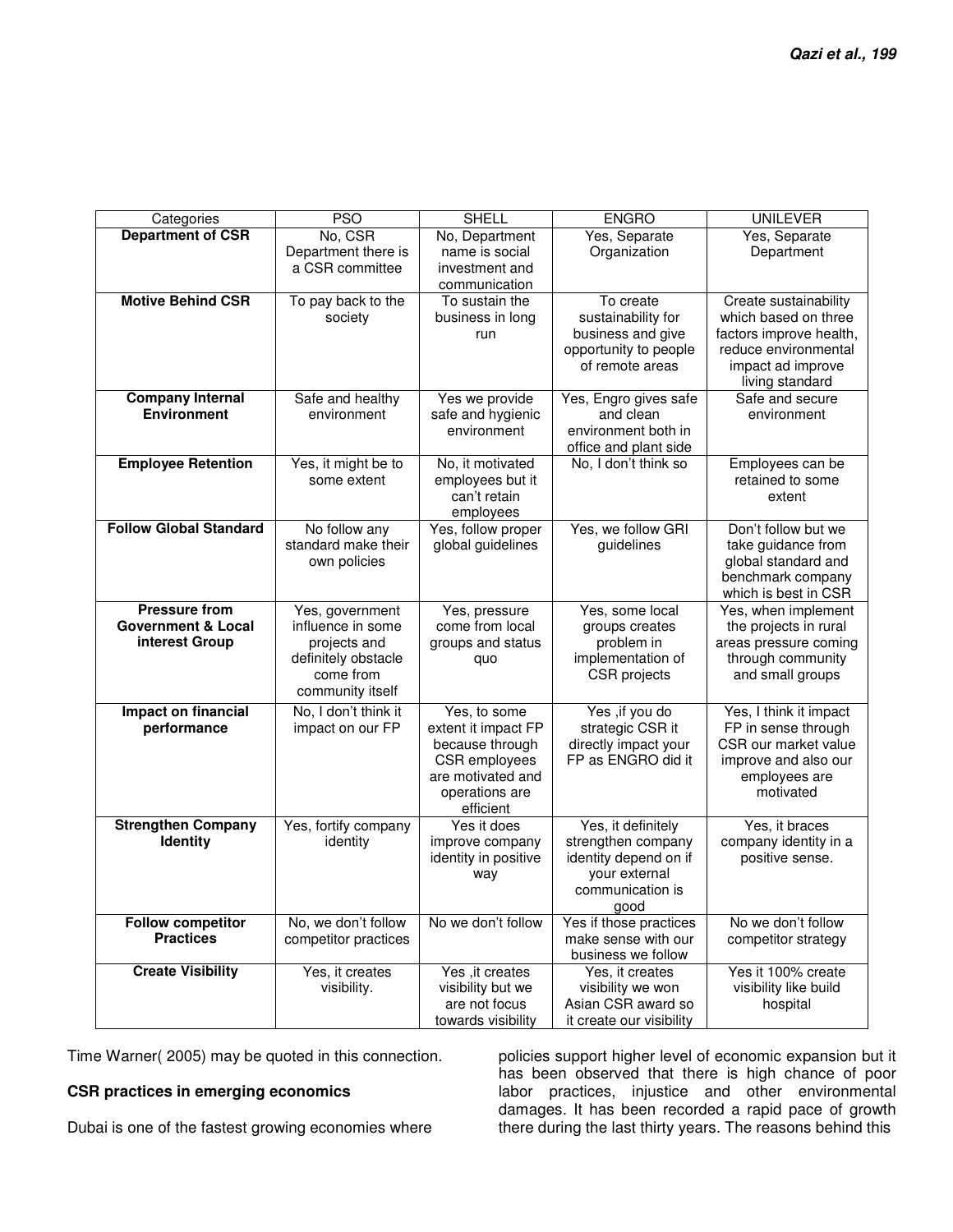

growth are comprised of two major factors namely (1) imaginary and motivated leadership (2) Open market aggressive strategy. In emerging economies the positive link between CSR and firms CFP is not justified and one can disagree on the basis of perception and views of stakeholders that how they take the CSR activities of a firm. Therefore, developing/emerging economy doesn't support communicating CSR activities to their stakeholders. Take for example, in Dubai there is ineffective management with the stakeholders.

# **CSR in Malaysia**

Conventionally the purpose of Malaysian corporation is to maximize the wealth of shareholders. And for this purpose they tread an extra mile, if need be. For the last few years corporations require to reevaluate company objectives .The factors that forces corporation to review their objective are human rights, oil crises, Tsunami (2004) and labor issues. Activities like donation or other CSR practices were done in the past in Malaysia but for the last few years there appears extra efforts in the field. There are reasons for that. According to Zain (2004) the government of Malaysia indirectly pressurizes the companies to participate in community welfare.

# **CSR practices: Pakistan perspective**

The advent of CSR is a new phenomenon in Pakistan. It does not mean there was no charity or community<br>service practices here. Some individuals and service practices here. Some individuals and corporations were involved in these type of practices for a long time. However, the modern concept of CSR and its practices are recent development to socio economic development. Recently a story was published in (Tribune, 2012). In that it is said that success in business lies in welfare of all stakeholders. Jhangir Tareen, the author of the article, further explains his business model which he implements in their sugar mills. He extends sugarcane farmers micro credit and technical support, as was said.

# **Research report by MS. Ambreen**

In her research report she analyzed the association of CSR with sustainability and profitability and for which she collected data from 100 companies of different sectors. The results reveals that in Pakistan oil & gas sector has 80% understanding of CSR , consumer product 75%,banking and service industry has 56% and remaining sectors like chemical, cement, textile etc are 30 or less than 30% understanding of CSR concept

# **RESEARCH METHODOLOGY**

# **Research design**

This research is qualitative in nature (exploratory study). In qualitative research one goes in depth for a particular issue and explores things.

# **Population**

The population of our research project is organization managers who deal with CSR practices for the last one year.

# **Sample and Sampling method**

Eight managers, directors/ advisors were interviewed. The sampling method that has been used for the report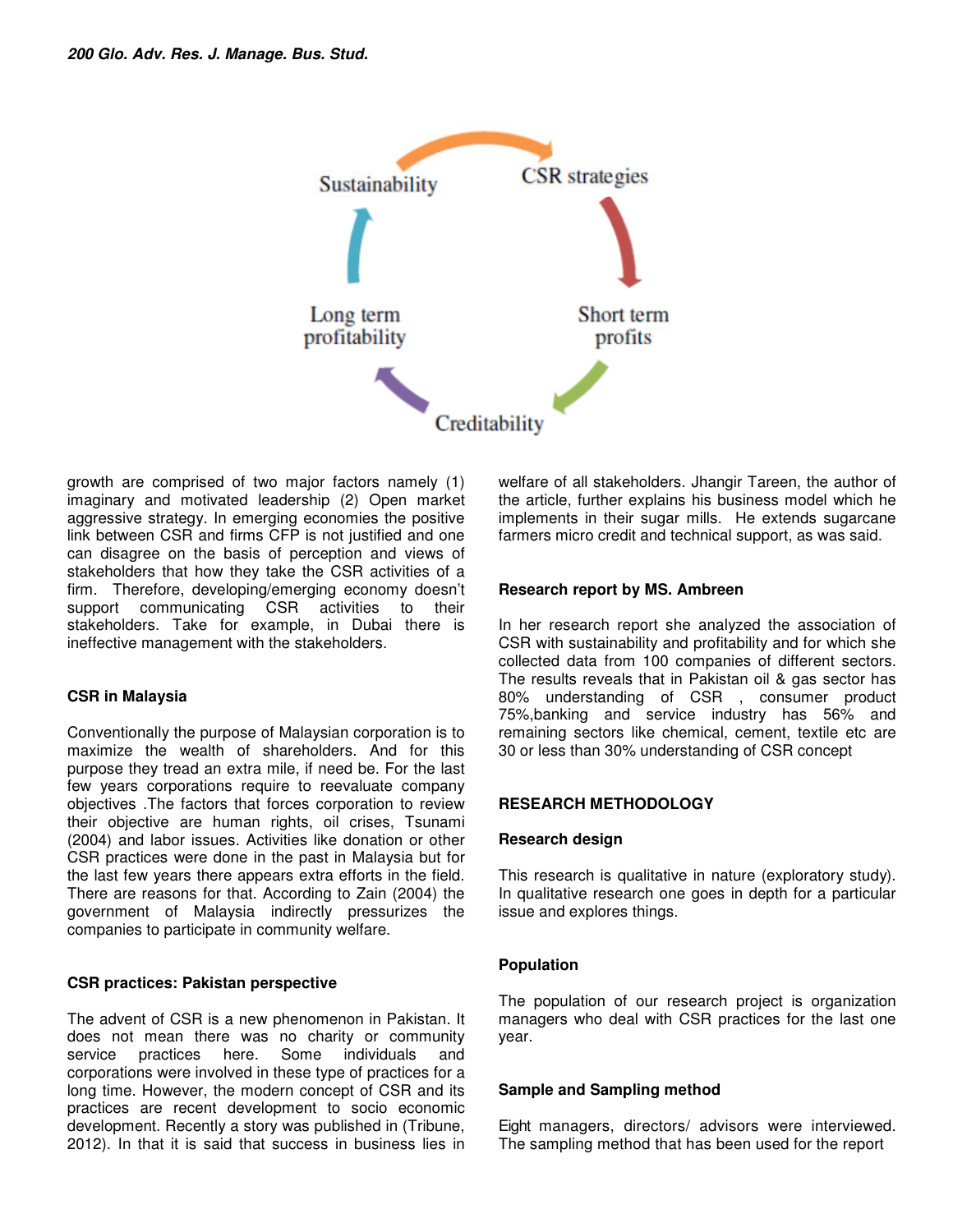is convenience sampling which is one type of nonprobability sampling.

# **Data Collection**

Data was collected from the national and multinational organizations which are executing the CSR business practices like PSO, ENGRO, UNILEVER, SHELL etc.

#### **Measurement/Instrument selection**

For in-depth interviews the open ended questioner is used.

#### **Plan of Analysis**

In-depth interviews are analyzed through content analysis. In content analysis data has been transcribed and main theme identified.

# **Discussion and analysis**

# **CONCLUSION AND RECOMMENDATIONS**

In the corporate world, the concept of corporate social responsibility has been increasing for the last two decades. CSR is the responsibility of an organization to act in a right way and should give some proportion of its earnings for the betterment of the society on the one hand and on the other for flourishing their businesses in the long run. Through different articles and reports it becomes clear that many decades ago CSR came into practice in the developed countries like UK. At the time of Thatcher 's government in 1980, UK faced high inflation, unemployment, city riots and lots of social and economic problems but when Blair government appeared on the scene, they institutionalized the CSR practices which improved their social conditions. But in Pakistan the concept is still in the emerging stage and companies are not fully aware of the true concept and of CSR.

Most of the companies in Pakistan are mystified between CSR and philanthropy activities. This study was designed to explore the experience and perception of giant organizations regarding the motive behind their CSR practices and how these practices impact the financial performance of the companies.

PSO is one of the giant fuel distribution companies in

 Pakistan, but still it doesn't know the true concept of CSR. Shell and Unilever as multinational companies are implementing CSR practices according to the global standards because their regional offices set certain standards and according to those standards they have to implement CSR practices. It is admirable that they focus on the common social dilemma and work accordingly. In Pakistan only a few local companies adopt true CSR practices. Engro does so according to the global standards and carry out their CSR practices through the value chain of their businesses. Government should also design proper framework for CSR standard so that companies implement correct CSR program.

Those organizations which had CSR strategies in their vision and mission provided community development programs, safe and healthy environment to their employees and encouraged voluntary participation in the social causes. These strategies resulted in employee retention and image and reputation building. These steps not only improved operational efficiency but also increased product quality. Ultimately they had a positive impact on the financial performance of a company. For example, Engro provides safe and healthy environment to their employees. It is also involved in the philanthropy activities that leads towards the real concept of CSR. Moreover, Engro in their dairy business had 2000 milk collection centers in the rural areas of Punjab and Sindh, which provides economic opportunities to the farmers as a result of which Engro is successful in getting the good quality of milk which enhances their product quality and also improves logistic efficiency, which has directly boost the profits of the company. All the representatives of national and multinational organizations are agreed with the Flammer (2012) that eco-friendly practices increase the stock prices significantly but less with the more CSR practices and CSR is considered to be resource of decreasing marginal returns. But Engro's experience is different. According to them CSR practices build image among the customers and their innovative and quality plans, products and services provide customer satisfaction which leads to increased revenues and increased market price. But, according to their experience they illustrated that the impact of CSR is not quantifiable so it is not advisable to figure out exact amount though it is a fact that companies are doing these practices for generating positive image and for more income in flow. As the profit rises, stock prices also increase which creates sustainability in the firm and that is the ultimate motive of CSR.

This study concludes that when companies implement CSR strategies in their operations, they become able to produce good quality of product which creates reputation of the brand in the market and this strengthen brand's identity through which they attract new investments and